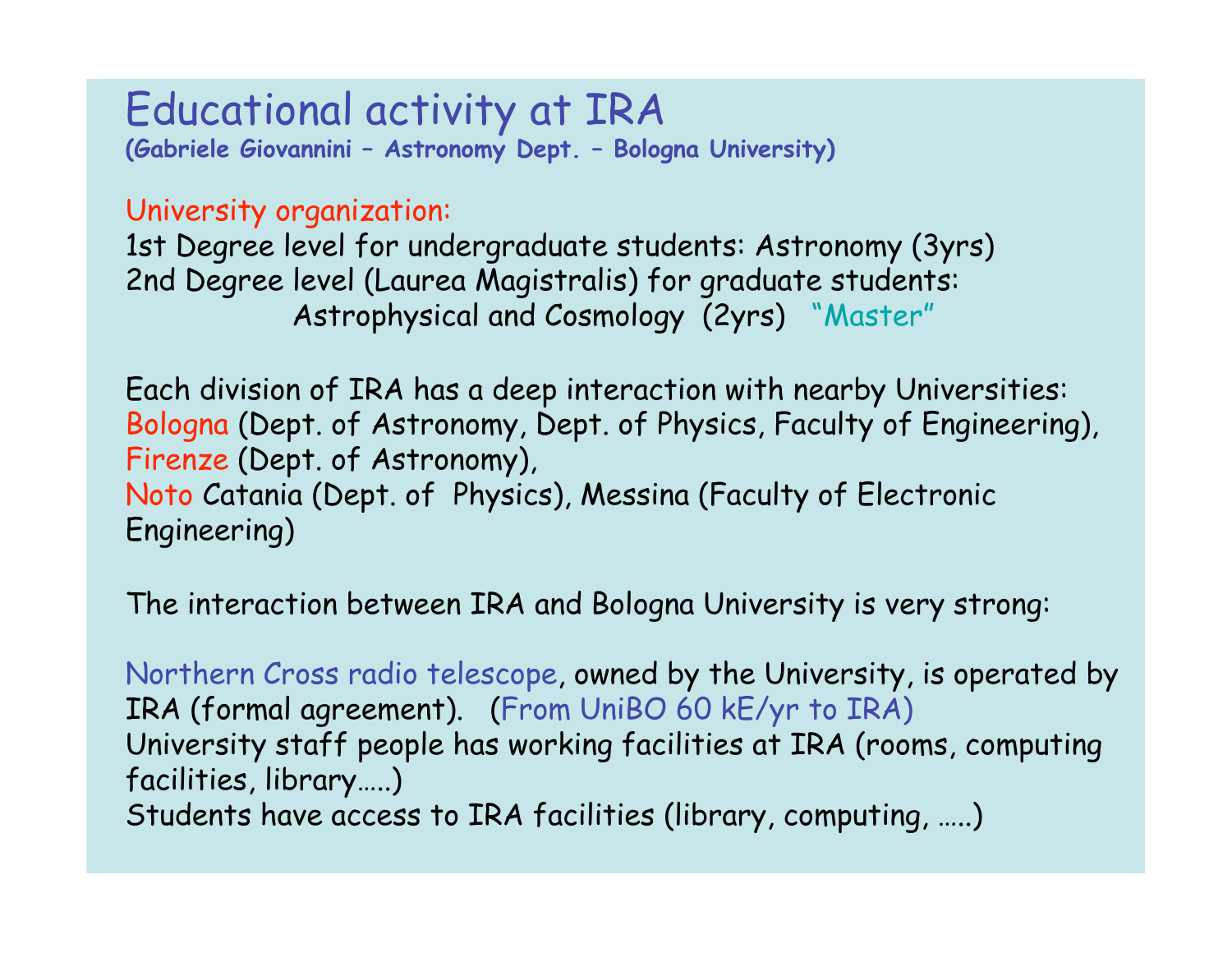## Teaching activity in Bologna:

University staff people are associated to INAF/IRA; main teaching duties are:

D. Dallacasa: Radiation processes; Radio techniques - laboratory (IRA hosts students) in collaboration with T. Venturi, IRA Jets in Astrophysics

- G. Giovannini: Astrophysics Active Galactic Nuclei
- L. Gregorini: General Physics II (electromagnetism) The non-thermal Galaxy

G. Setti: no teaching duties; fully involved in the Astronomy Dept. and PhD school R. Fanti and C. Fanti retired from University on 11/05, active in research at IRA

Every year visit to the Medicina Station for young students IRA is recognized by the Physics Dpt. as a site for training of students.

Master Theses from 2004 at IRA (co-supervised by IRA scientific staff people): 21 students in Astronomy and 4 students in Physics 5 students in Engineering (at Medicina)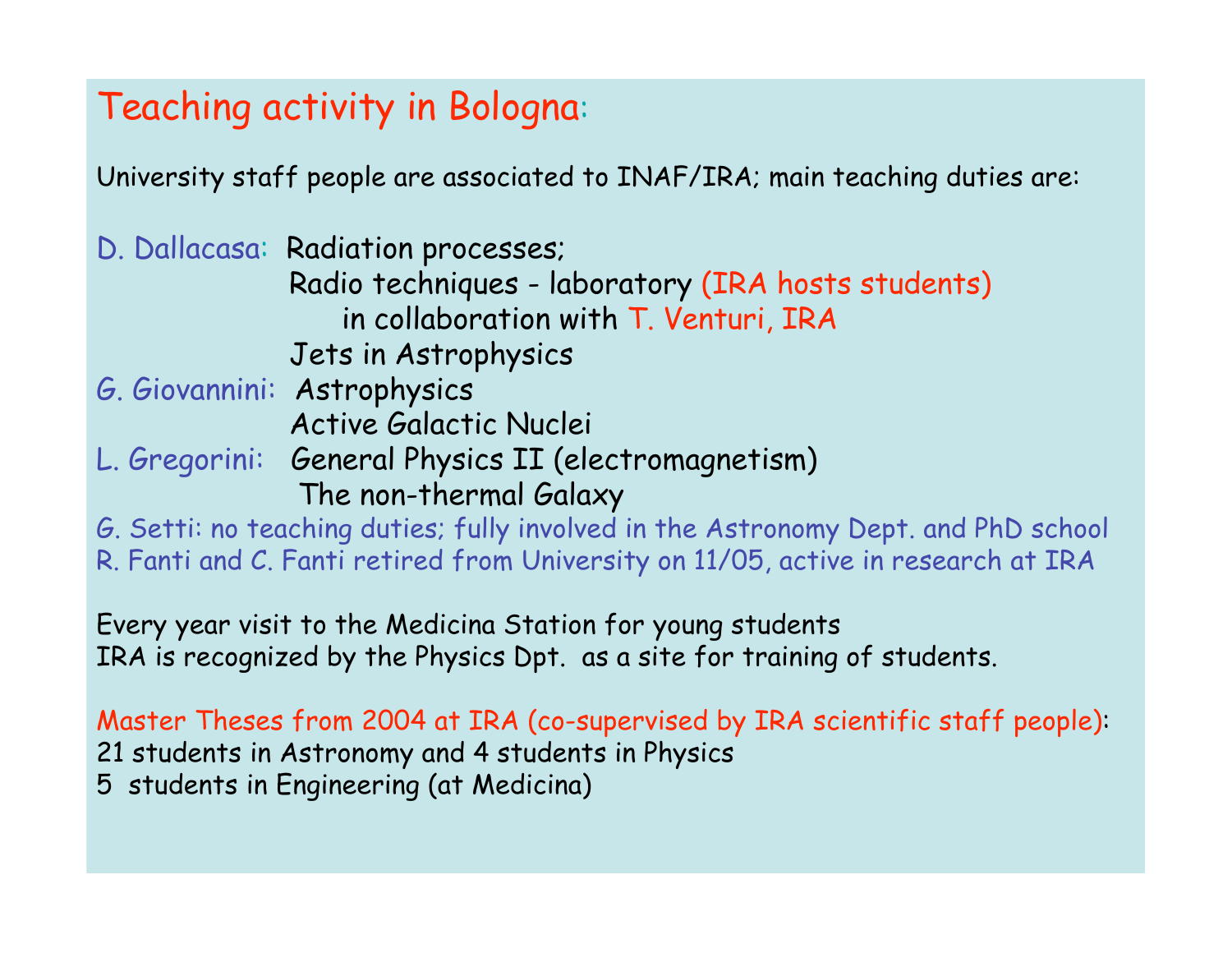Research Doctorates (PhD): (low salaries, very few non Italian) Bologna University: Doctorate school in Mathematical, Physical, and Astronomical Sciences: PhD in Astronomy: 3 yrs

IRA scientists regularly supervise PhD theses. Several scientists are regularly involved in giving lectures for PhD courses. The scientific staff of IRA has a representative in the school teaching board (PhD in Astronomy) 2003: 8 positions

2004: 5 positions

2005: 8 positions (1 funded by IRA-INAF)

2006: 15 positions (1 funded by IRA-INAF)

Small numbers compared to the 4 research institutions in Bologna: Astronomy Dept. + 3 Research Inst.: OA, IASF, IRA

PhD students at IRA: 9 (Astronomy) + 1 PhD from Spain + 1 Geodesy + 2 financed by EU: ESTRELA (2006 and 2007)

ex-IRA students (Master) obtained PhD fellowships abroad (e.g. Groningen and Bonn)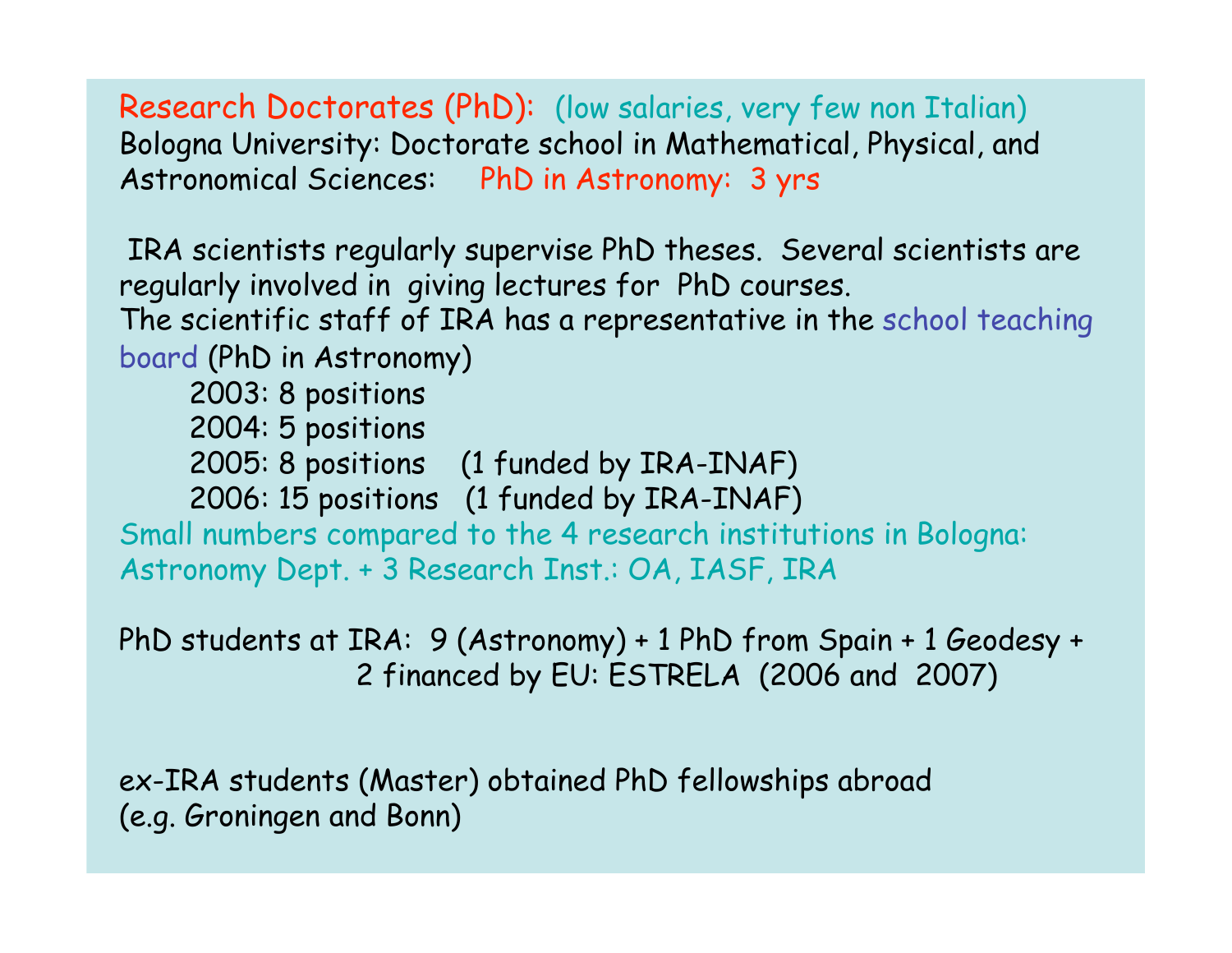## Post Doc positions

(too few, we do our best but financial resources are scarce)

Main problem: low salary + short periods  $\rightarrow$  outgoing frequent. Interest and information request from abroad but recruitment difficult for above reasons (some in the past, none at present)

## In 2007 2 outgoing: IAC (Spain); CFA (USA) 0 incoming

At present 6 post doc positions at IRA

|                | 2 financed by Italian Space Agency (ASI) |
|----------------|------------------------------------------|
|                | National Project MIUR                    |
| $\overline{3}$ | INAF (2: ALMA/ARC + 1 ALMA/VLBI)         |

In Medicina 5 fellowships (Engineering): 3 from ASI EU (SKADS) UniBO (LOFAR)